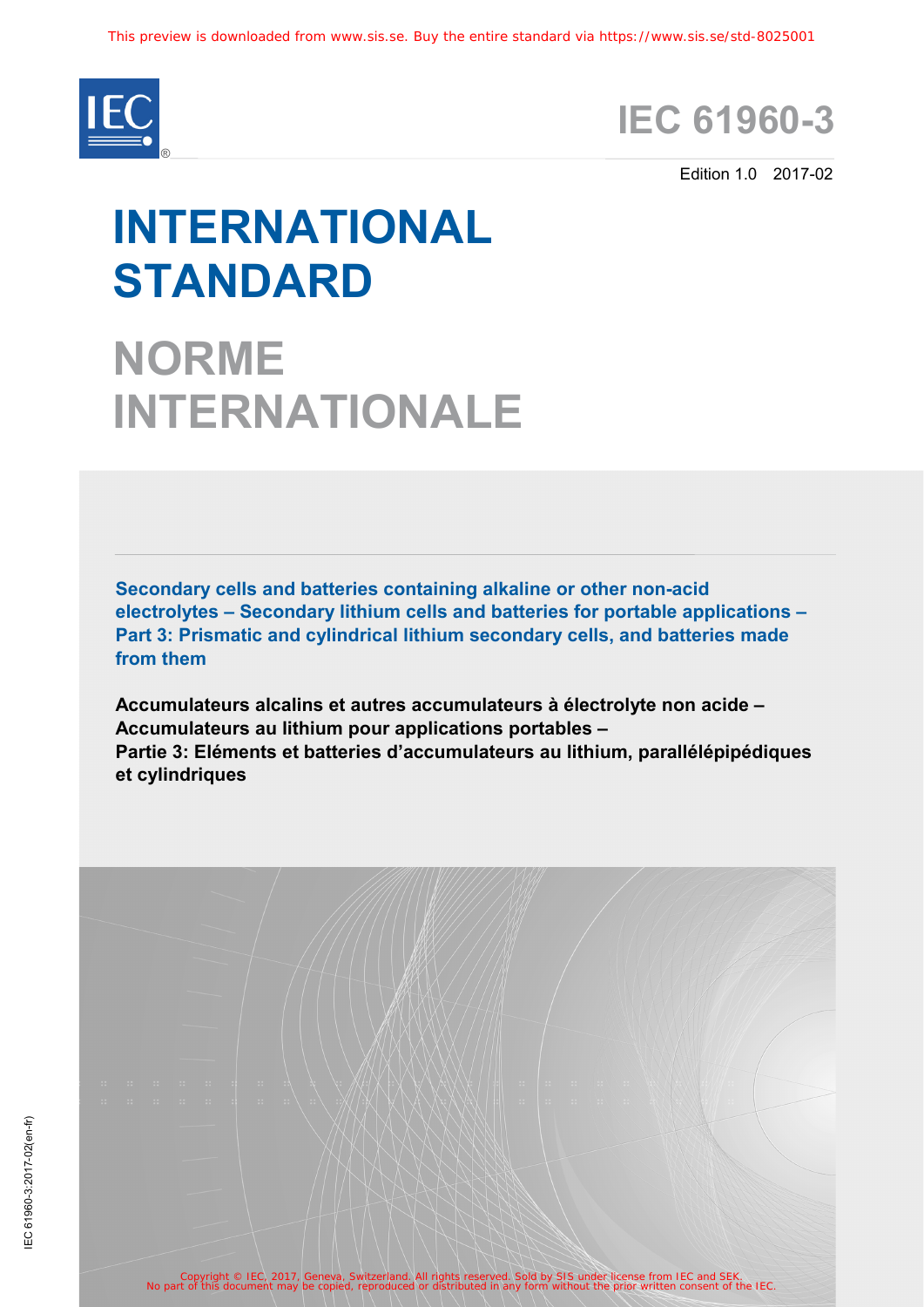

# **THIS PUBLICATION IS COPYRIGHT PROTECTED Copyright © 2017 IEC, Geneva, Switzerland**

All rights reserved. Unless otherwise specified, no part of this publication may be reproduced or utilized in any form or by any means, electronic or mechanical, including photocopying and microfilm, without permission in writing from either IEC or IEC's member National Committee in the country of the requester. If you have any questions about IEC copyright or have an enquiry about obtaining additional rights to this publication, please contact the address below or your local IEC member National Committee for further information.

Droits de reproduction réservés. Sauf indication contraire, aucune partie de cette publication ne peut être reproduite ni utilisée sous quelque forme que ce soit et par aucun procédé, électronique ou mécanique, y compris la photocopie et les microfilms, sans l'accord écrit de l'IEC ou du Comité national de l'IEC du pays du demandeur. Si vous avez des questions sur le copyright de l'IEC ou si vous désirez obtenir des droits supplémentaires sur cette publication, utilisez les coordonnées ci-après ou contactez le Comité national de l'IEC de votre pays de résidence.

| <b>IEC Central Office</b> | Tel.: +41 22 919 02 11 |
|---------------------------|------------------------|
| 3. rue de Varembé         | Fax: +41 22 919 03 00  |
| CH-1211 Geneva 20         | info@iec.ch            |
| Switzerland               | www.jec.ch             |

#### **About the IEC**

The International Electrotechnical Commission (IEC) is the leading global organization that prepares and publishes International Standards for all electrical, electronic and related technologies.

#### **About IEC publications**

The technical content of IEC publications is kept under constant review by the IEC. Please make sure that you have the latest edition, a corrigenda or an amendment might have been published.

#### **IEC Catalogue [- webstore.iec.ch/catalogue](http://webstore.iec.ch/catalogue)**

The stand-alone application for consulting the entire bibliographical information on IEC International Standards, Technical Specifications, Technical Reports and other documents. Available for PC, Mac OS, Android Tablets and iPad.

#### **IEC publications search [- www.iec.ch/searchpub](http://www.iec.ch/searchpub)**

The advanced search enables to find IEC publications by a variety of criteria (reference number, text, technical committee,…). It also gives information on projects, replaced and withdrawn publications.

#### **IEC Just Published [- webstore.iec.ch/justpublished](http://webstore.iec.ch/justpublished)**

Stay up to date on all new IEC publications. Just Published details all new publications released. Available online and also once a month by email.

#### **Electropedia - [www.electropedia.org](http://www.electropedia.org/)**

The world's leading online dictionary of electronic and electrical terms containing 20 000 terms and definitions in English and French, with equivalent terms in 16 additional languages. Also known as the International Electrotechnical Vocabulary (IEV) online.

#### **IEC Glossary [- std.iec.ch/glossary](http://std.iec.ch/glossary)**

65 000 electrotechnical terminology entries in English and French extracted from the Terms and Definitions clause of IEC publications issued since 2002. Some entries have been collected from earlier publications of IEC TC 37, 77, 86 and CISPR.

#### **IEC Customer Service Centre - [webstore.iec.ch/csc](http://webstore.iec.ch/csc)**

If you wish to give us your feedback on this publication or need further assistance, please contact the Customer Service Centre: [csc@iec.ch.](mailto:csc@iec.ch)

#### **A propos de l'IEC**

La Commission Electrotechnique Internationale (IEC) est la première organisation mondiale qui élabore et publie des Normes internationales pour tout ce qui a trait à l'électricité, à l'électronique et aux technologies apparentées.

#### **A propos des publications IEC**

Le contenu technique des publications IEC est constamment revu. Veuillez vous assurer que vous possédez l'édition la plus récente, un corrigendum ou amendement peut avoir été publié.

#### **Catalogue IEC [- webstore.iec.ch/catalogue](http://webstore.iec.ch/catalogue)**

Application autonome pour consulter tous les renseignements<br>bibliographiques sur les Normes internationales, bibliographiques sur Spécifications techniques, Rapports techniques et autres documents de l'IEC. Disponible pour PC, Mac OS, tablettes Android et iPad.

#### **Recherche de publications IEC [- www.iec.ch/searchpub](http://www.iec.ch/searchpub)**

La recherche avancée permet de trouver des publications IEC en utilisant différents critères (numéro de référence, texte, comité d'études,…). Elle donne aussi des informations sur les projets et les publications remplacées ou retirées.

#### **IEC Just Published [- webstore.iec.ch/justpublished](http://webstore.iec.ch/justpublished)**

Restez informé sur les nouvelles publications IEC. Just Published détaille les nouvelles publications parues. Disponible en ligne et aussi une fois par mois par email.

#### **Electropedia - [www.electropedia.org](http://www.electropedia.org/)**

Le premier dictionnaire en ligne de termes électroniques et électriques. Il contient 20 000 termes et définitions en anglais et en français, ainsi que les termes équivalents dans 16 langues additionnelles. Egalement appelé Vocabulaire Electrotechnique International (IEV) en ligne.

#### **Glossaire IEC - [std.iec.ch/glossary](http://std.iec.ch/glossary)**

65 000 entrées terminologiques électrotechniques, en anglais et en français, extraites des articles Termes et Définitions des publications IEC parues depuis 2002. Plus certaines entrées antérieures extraites des publications des CE 37, 77, 86 et CISPR de l'IEC.

#### **Service Clients [- webstore.iec.ch/csc](http://webstore.iec.ch/csc)**

Si vous désirez nous donner des commentaires sur cette publication ou si vous avez des questions contactez-nous: [csc@iec.ch.](mailto:csc@iec.ch)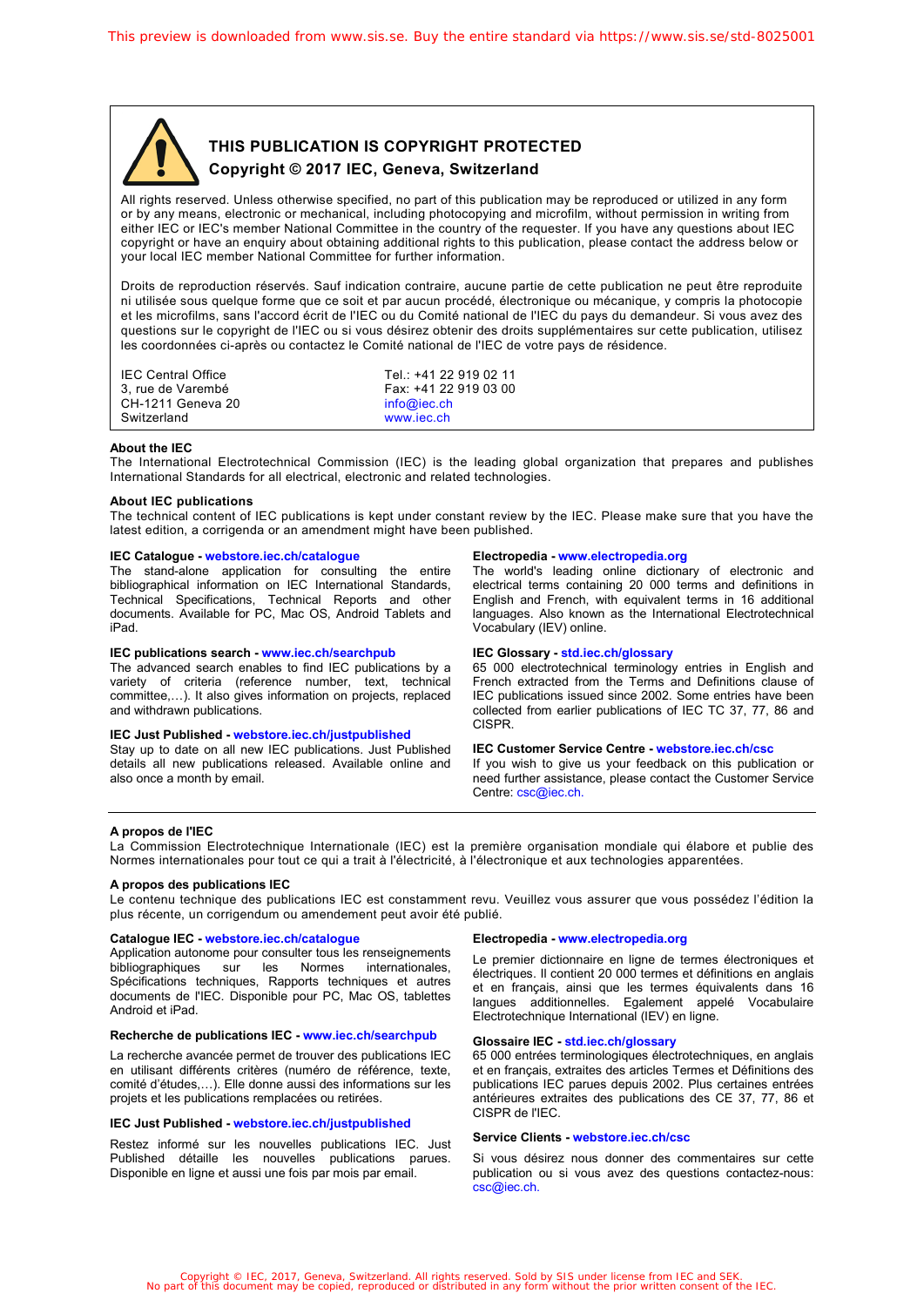



Edition1.0 2017-02

# **INTERNATIONAL STANDARD**

**NORME INTERNATIONALE**

**Secondary cells and batteries containing alkaline or other non-acid electrolytes – Secondary lithium cells and batteries for portable applications – Part 3: Prismatic and cylindrical lithium secondary cells, and batteries made from them** 

**Accumulateurs alcalins et autres accumulateurs à électrolyte non acide – Accumulateurs au lithium pour applications portables – Partie 3: Eléments et batteries d'accumulateurs au lithium, parallélépipédiques et cylindriques**

INTERNATIONAL ELECTROTECHNICAL **COMMISSION** 

**COMMISSION** ELECTROTECHNIQUE INTERNATIONALE

ICS 29.220.99 ISBN 978-2-8322-3908-7

**Warning! Make sure that you obtained this publication from an authorized distributor. Attention! Veuillez vous assurer que vous avez obtenu cette publication via un distributeur agréé.**

® Registered trademark of the International Electrotechnical Commission Marque déposée de la Commission Electrotechnique Internationale

Copyright © IEC, 2017, Geneva, Switzerland. All rights reserved. Sold by SIS under license from IEC and SEK.<br>No part of this document may be copied, reproduced or distributed in any form without the prior written consent o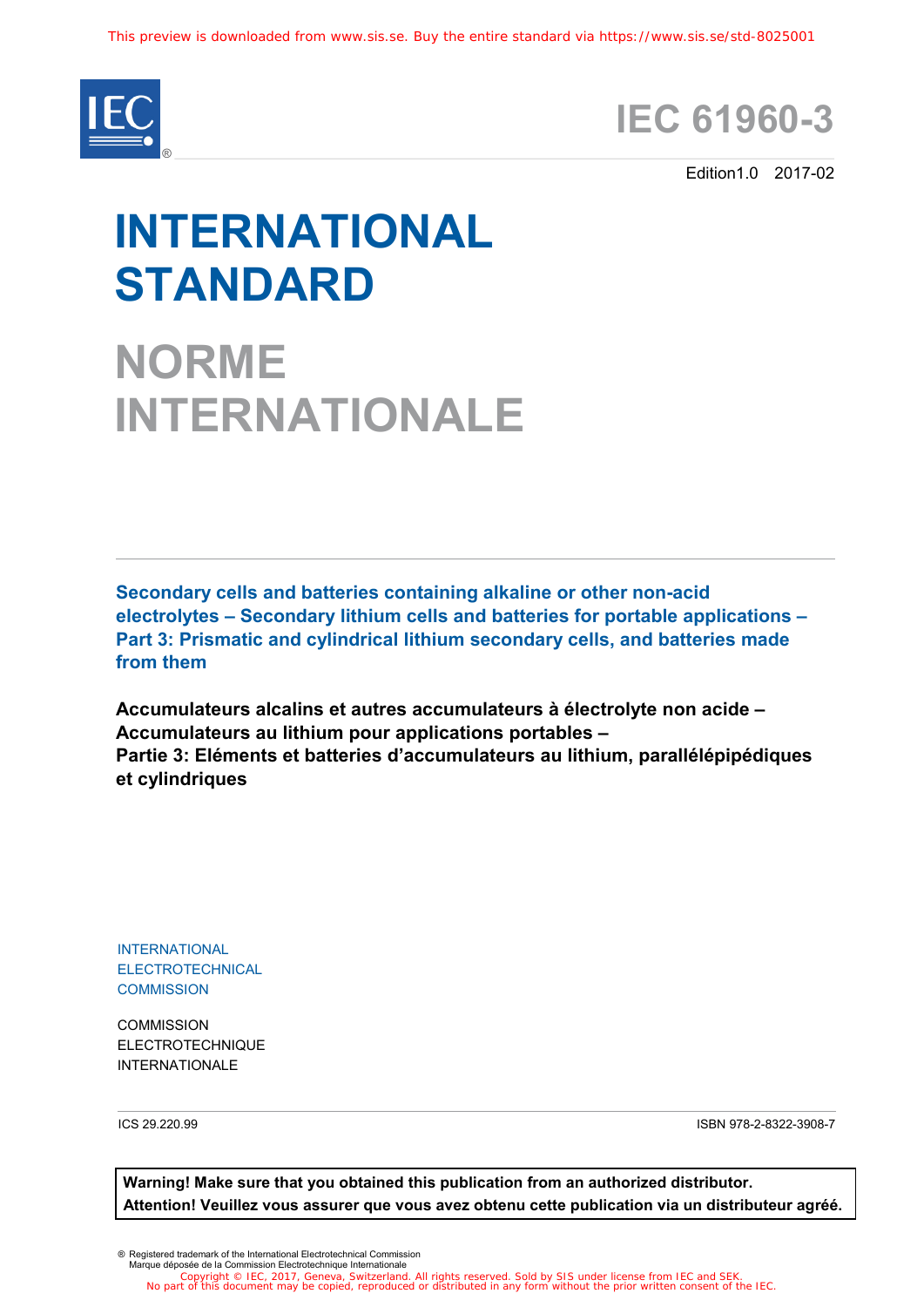$-2-$ 

IEC 61960-3:2017 © IEC 2017

# **CONTENTS**

| 1<br>2<br>3<br>4<br>5<br>5.1<br>5.2<br>5.3<br>6<br>7<br>7.1<br>7.2<br>7.3<br>7.3.1<br>7.3.2<br>7.3.3<br>7.4<br>7.5<br>7.6<br>7.6.1<br>7.6.2<br>Endurance in cycles at a rate of 0,5 $I_t$ A (accelerated test procedure)14<br>7.6.3<br>7.7<br>7.7.1<br>7.7.2<br>7.7.3<br>7.8<br>7.8.1<br>7.8.2<br>7.8.3<br>8<br>8.1<br>8.2<br>8.2.1<br>8.2.2<br>8.2.3<br>Annex A (informative) Dimensions of the cell with a laminate film case  19<br>A.1<br>A.2<br>A.3 |  |  |  |  |
|----------------------------------------------------------------------------------------------------------------------------------------------------------------------------------------------------------------------------------------------------------------------------------------------------------------------------------------------------------------------------------------------------------------------------------------------------------|--|--|--|--|
|                                                                                                                                                                                                                                                                                                                                                                                                                                                          |  |  |  |  |
|                                                                                                                                                                                                                                                                                                                                                                                                                                                          |  |  |  |  |
|                                                                                                                                                                                                                                                                                                                                                                                                                                                          |  |  |  |  |
|                                                                                                                                                                                                                                                                                                                                                                                                                                                          |  |  |  |  |
|                                                                                                                                                                                                                                                                                                                                                                                                                                                          |  |  |  |  |
|                                                                                                                                                                                                                                                                                                                                                                                                                                                          |  |  |  |  |
|                                                                                                                                                                                                                                                                                                                                                                                                                                                          |  |  |  |  |
|                                                                                                                                                                                                                                                                                                                                                                                                                                                          |  |  |  |  |
|                                                                                                                                                                                                                                                                                                                                                                                                                                                          |  |  |  |  |
|                                                                                                                                                                                                                                                                                                                                                                                                                                                          |  |  |  |  |
|                                                                                                                                                                                                                                                                                                                                                                                                                                                          |  |  |  |  |
|                                                                                                                                                                                                                                                                                                                                                                                                                                                          |  |  |  |  |
|                                                                                                                                                                                                                                                                                                                                                                                                                                                          |  |  |  |  |
|                                                                                                                                                                                                                                                                                                                                                                                                                                                          |  |  |  |  |
|                                                                                                                                                                                                                                                                                                                                                                                                                                                          |  |  |  |  |
|                                                                                                                                                                                                                                                                                                                                                                                                                                                          |  |  |  |  |
|                                                                                                                                                                                                                                                                                                                                                                                                                                                          |  |  |  |  |
|                                                                                                                                                                                                                                                                                                                                                                                                                                                          |  |  |  |  |
|                                                                                                                                                                                                                                                                                                                                                                                                                                                          |  |  |  |  |
|                                                                                                                                                                                                                                                                                                                                                                                                                                                          |  |  |  |  |
|                                                                                                                                                                                                                                                                                                                                                                                                                                                          |  |  |  |  |
|                                                                                                                                                                                                                                                                                                                                                                                                                                                          |  |  |  |  |
|                                                                                                                                                                                                                                                                                                                                                                                                                                                          |  |  |  |  |
|                                                                                                                                                                                                                                                                                                                                                                                                                                                          |  |  |  |  |
|                                                                                                                                                                                                                                                                                                                                                                                                                                                          |  |  |  |  |
|                                                                                                                                                                                                                                                                                                                                                                                                                                                          |  |  |  |  |
|                                                                                                                                                                                                                                                                                                                                                                                                                                                          |  |  |  |  |
|                                                                                                                                                                                                                                                                                                                                                                                                                                                          |  |  |  |  |
|                                                                                                                                                                                                                                                                                                                                                                                                                                                          |  |  |  |  |
|                                                                                                                                                                                                                                                                                                                                                                                                                                                          |  |  |  |  |
|                                                                                                                                                                                                                                                                                                                                                                                                                                                          |  |  |  |  |
|                                                                                                                                                                                                                                                                                                                                                                                                                                                          |  |  |  |  |
|                                                                                                                                                                                                                                                                                                                                                                                                                                                          |  |  |  |  |
|                                                                                                                                                                                                                                                                                                                                                                                                                                                          |  |  |  |  |
|                                                                                                                                                                                                                                                                                                                                                                                                                                                          |  |  |  |  |
|                                                                                                                                                                                                                                                                                                                                                                                                                                                          |  |  |  |  |
|                                                                                                                                                                                                                                                                                                                                                                                                                                                          |  |  |  |  |
|                                                                                                                                                                                                                                                                                                                                                                                                                                                          |  |  |  |  |
|                                                                                                                                                                                                                                                                                                                                                                                                                                                          |  |  |  |  |
|                                                                                                                                                                                                                                                                                                                                                                                                                                                          |  |  |  |  |
|                                                                                                                                                                                                                                                                                                                                                                                                                                                          |  |  |  |  |
|                                                                                                                                                                                                                                                                                                                                                                                                                                                          |  |  |  |  |

|  |  | Figure 1 – Sample sizes and sequence of tests ………………………………………………………………………17 |  |
|--|--|-----------------------------------------------------------------------------|--|
|--|--|-----------------------------------------------------------------------------|--|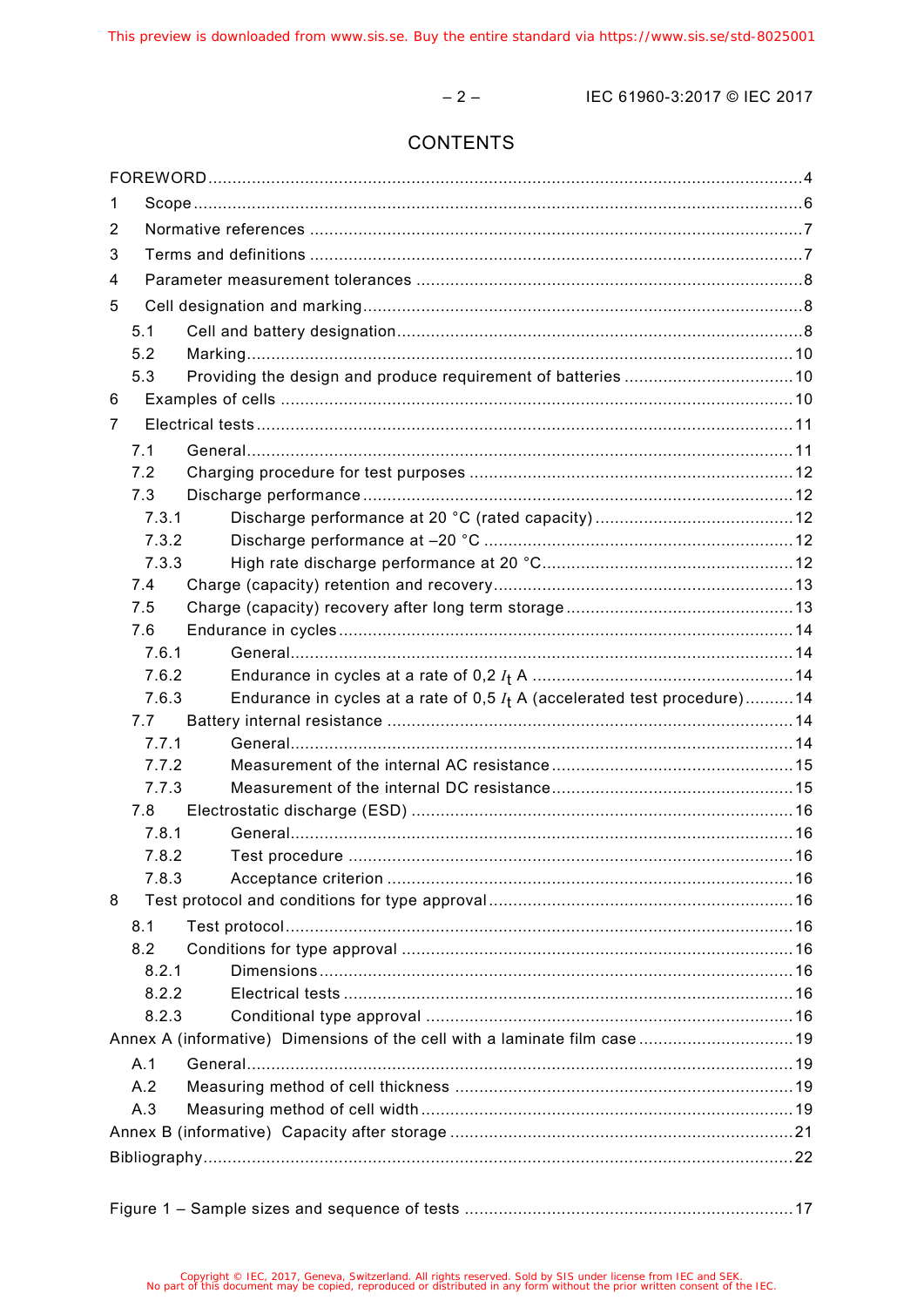| IEC 61960-3:2017 © IEC 2017 | $-5-$ |
|-----------------------------|-------|
|                             |       |

| Table 1 – Specification examples of secondary lithium cells for portable applications 11                                                                                                                                                                                                            |  |
|-----------------------------------------------------------------------------------------------------------------------------------------------------------------------------------------------------------------------------------------------------------------------------------------------------|--|
| Table 2 – Examples of secondary lithium cells for portable applications11                                                                                                                                                                                                                           |  |
|                                                                                                                                                                                                                                                                                                     |  |
| $\mathcal{F}$ and $\mathcal{F}$ and $\mathcal{F}$ are the set of $\mathcal{F}$ and $\mathcal{F}$ and $\mathcal{F}$ and $\mathcal{F}$ and $\mathcal{F}$ are the set of $\mathcal{F}$ and $\mathcal{F}$ are the set of $\mathcal{F}$ and $\mathcal{F}$ are the set of $\mathcal{F}$ and $\mathcal{F}$ |  |

| Table 5 – Minimum requirements for each type of secondary lithium cells and batteries18 |  |
|-----------------------------------------------------------------------------------------|--|
|                                                                                         |  |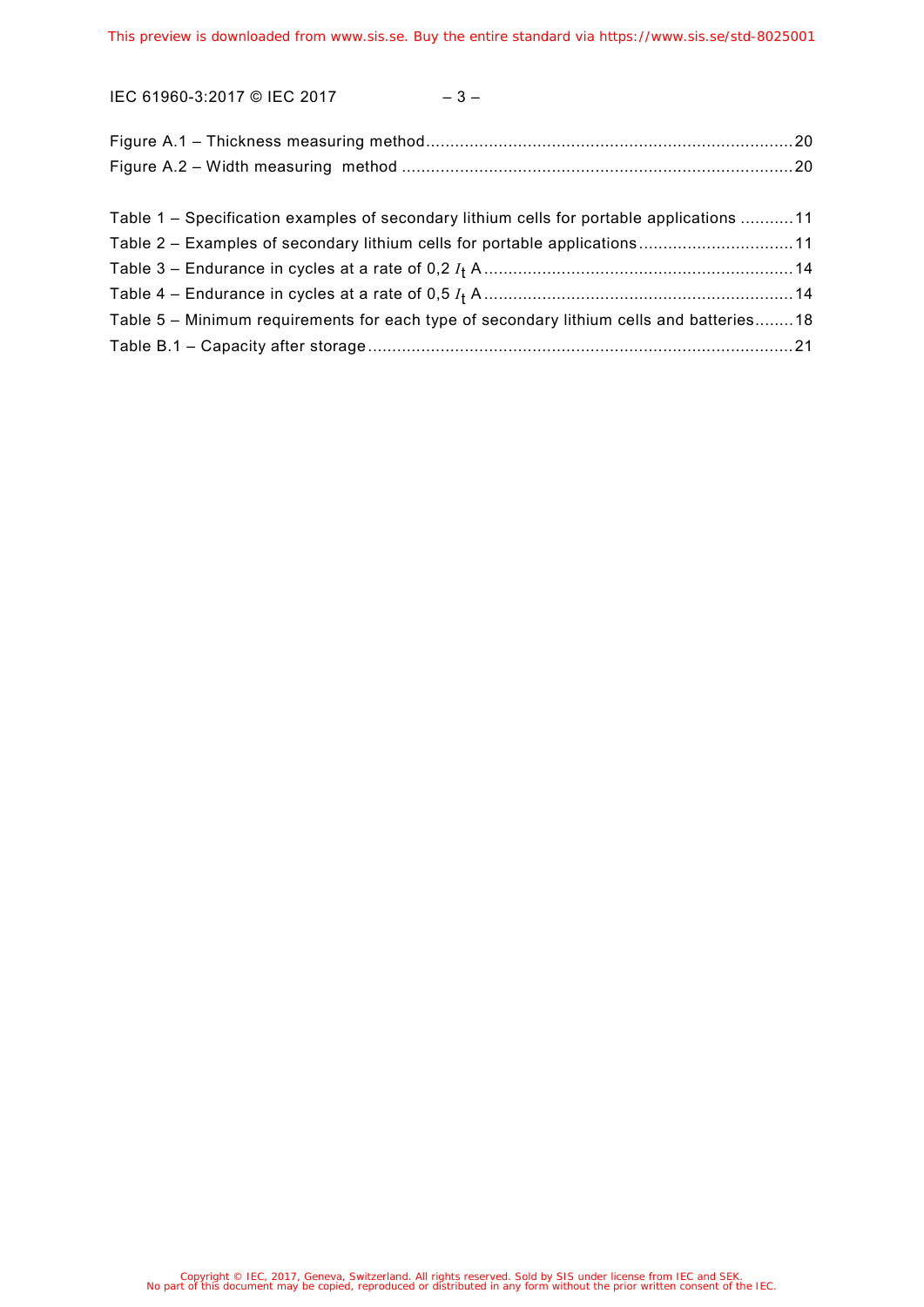– 4 – IEC 61960-3:2017 © IEC 2017

## INTERNATIONAL ELECTROTECHNICAL COMMISSION

\_\_\_\_\_\_\_\_\_\_\_\_

# **SECONDARY CELLS AND BATTERIES CONTAINING ALKALINE OR OTHER NON-ACID ELECTROLYTES – SECONDARY LITHIUM CELLS AND BATTERIES FOR PORTABLE APPLICATIONS –**

# **Part 3: Prismatic and cylindrical lithium secondary cells, and batteries made from them**

## FOREWORD

- <span id="page-5-0"></span>1) The International Electrotechnical Commission (IEC) is a worldwide organization for standardization comprising all national electrotechnical committees (IEC National Committees). The object of IEC is to promote international co-operation on all questions concerning standardization in the electrical and electronic fields. To this end and in addition to other activities, IEC publishes International Standards, Technical Specifications, Technical Reports, Publicly Available Specifications (PAS) and Guides (hereafter referred to as "IEC Publication(s)"). Their preparation is entrusted to technical committees; any IEC National Committee interested in the subject dealt with may participate in this preparatory work. International, governmental and nongovernmental organizations liaising with the IEC also participate in this preparation. IEC collaborates closely with the International Organization for Standardization (ISO) in accordance with conditions determined by agreement between the two organizations.
- 2) The formal decisions or agreements of IEC on technical matters express, as nearly as possible, an international consensus of opinion on the relevant subjects since each technical committee has representation from all interested IEC National Committees.
- 3) IEC Publications have the form of recommendations for international use and are accepted by IEC National Committees in that sense. While all reasonable efforts are made to ensure that the technical content of IEC Publications is accurate, IEC cannot be held responsible for the way in which they are used or for any misinterpretation by any end user.
- 4) In order to promote international uniformity, IEC National Committees undertake to apply IEC Publications transparently to the maximum extent possible in their national and regional publications. Any divergence between any IEC Publication and the corresponding national or regional publication shall be clearly indicated in the latter.
- 5) IEC itself does not provide any attestation of conformity. Independent certification bodies provide conformity assessment services and, in some areas, access to IEC marks of conformity. IEC is not responsible for any services carried out by independent certification bodies.
- 6) All users should ensure that they have the latest edition of this publication.
- 7) No liability shall attach to IEC or its directors, employees, servants or agents including individual experts and members of its technical committees and IEC National Committees for any personal injury, property damage or other damage of any nature whatsoever, whether direct or indirect, or for costs (including legal fees) and expenses arising out of the publication, use of, or reliance upon, this IEC Publication or any other IEC Publications.
- 8) Attention is drawn to the Normative references cited in this publication. Use of the referenced publications is indispensable for the correct application of this publication.
- 9) Attention is drawn to the possibility that some of the elements of this IEC Publication may be the subject of patent rights. IEC shall not be held responsible for identifying any or all such patent rights.

International Standard IEC 61960-3 has been prepared by subcommittee 21A: Secondary cells and batteries containing alkaline or other non-acid electrolytes, of IEC technical committee 21: Secondary cells and batteries.

This first edition cancels and replaces the second edition of IEC 61960 published in 2011. It is a technical revision.

This edition includes the following significant technical changes with respect to the previous edition:

- adding definition of portable applications (Scope),
- update of examples of cells (Table 1 and 2),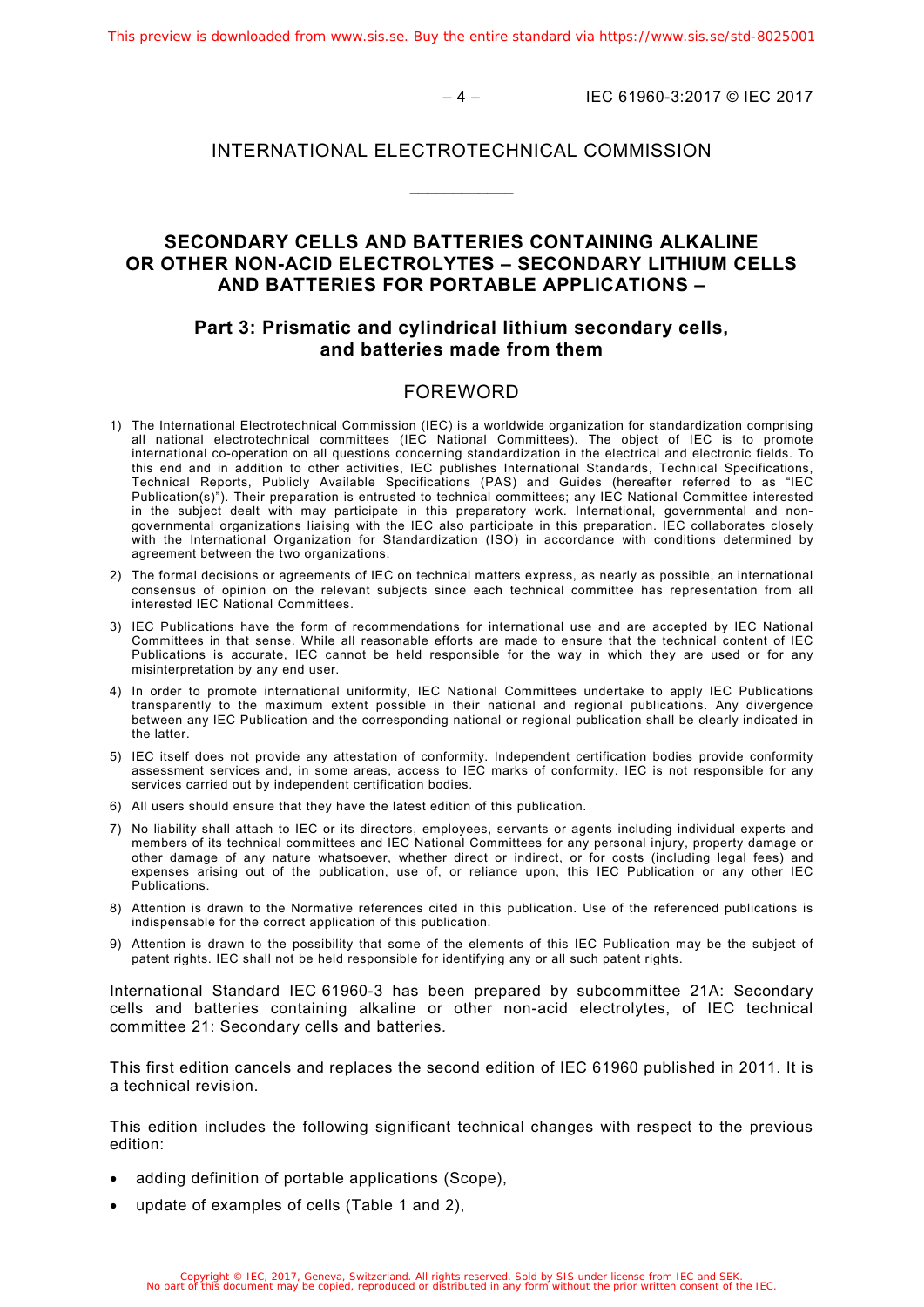IEC 61960-3:2017 © IEC 2017 – 5 –

- adding "Dimensions of the cell with a laminate film case" (Annex A),
- adding "Capacity after storage" (from the date of manufacture) (Annex B).

The text of this standard is based on the following documents:

| <b>FDIS</b>  | Report on voting |
|--------------|------------------|
| 21A/618/FDIS | 21A/625/RVD      |

Full information on the voting for the approval of this International Standard can be found in the report on voting indicated in the above table.

This document has been drafted in accordance with the ISO/IEC Directives, Part 2.

A list of all parts in the IEC 61960 series, published under the general title *Secondary cells and batteries containing alkaline or other non-acid electrolytes – Secondary lithium cells and batteries for portable applications*, can be found on the IEC website.

The committee has decided that the contents of this document will remain unchanged until the stability date indicated on the IEC website under "http://webstore.iec.ch" in the data related to the specific document. At this date, the document will be

- reconfirmed,
- withdrawn,
- replaced by a revised edition, or
- amended.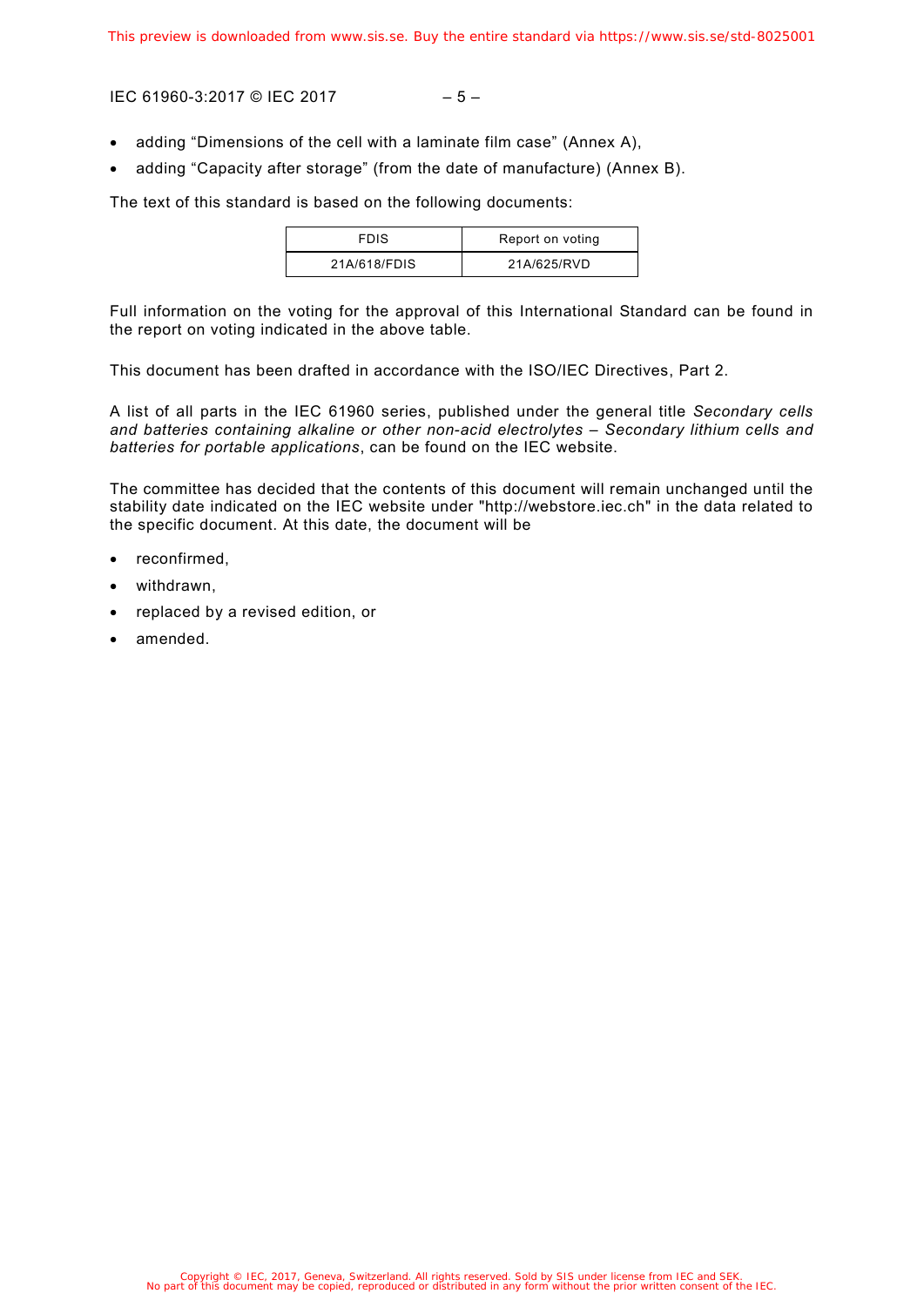– 6 – IEC 61960-3:2017 © IEC 2017

# **SECONDARY CELLS AND BATTERIES CONTAINING ALKALINE OR OTHER NON-ACID ELECTROLYTES – SECONDARY LITHIUM CELLS AND BATTERIES FOR PORTABLE APPLICATIONS –**

## **Part 3: Prismatic and cylindrical lithium secondary cells, and batteries made from them**

## <span id="page-7-0"></span>**1 Scope**

This part of IEC 61960 specifies performance tests, designations, markings, dimensions and other requirements for secondary lithium single cells and batteries for portable applications.

The objective of this document is to provide the purchasers and users of secondary lithium cells and batteries with a set of criteria with which they can judge the performance of secondary lithium cells and batteries offered by various manufacturers.

Portable applications comprise hand-held equipment, transportable equipment and movable equipment.

Examples of the main uses are shown below:

- a) hand-held equipment: smartphone, tablet PCs, audio/video players, and similar equipment;
- b) transportable equipment: notebook computers, CD players, and similar equipment;
- c) movable equipment
	- 18 kg or less in mass and not fixed in place, or
	- provided with wheels, castors, or other means to facilitate movement by an ordinary person as required to perform its intended use,
	- power tools, power assisted cycles, business-use video cameras, and similar equipment.

NOTE 1 All applications using batteries whose nominal voltages are equal to or over the hazardous voltage of 60 V DC are excluded.

NOTE 2 EESS (Electrical Energy Storage Systems) and UPS, which use batteries over 500 Wh of electric energy are excluded.

NOTE 3 Self-propelled vehicles are excluded.

This document defines a minimum required level of performance and a standardized methodology by which testing is performed and the results of this testing reported to the user. Hence, users will be able to establish the viability of commercially available cells and batteries via the declared specification and thus be able to select the cell or battery best suited for their intended application. The end user can handle only batteries which have completely fulfilled all the requirements of this document and others concerning safety such as IEC 62133-2.

This document covers secondary lithium cells and batteries with a range of chemistries. Each electrochemical couple has a characteristic voltage range over which it releases its electrical capacity, a characteristic nominal voltage and a characteristic final voltage during discharge. Users of secondary lithium cells and batteries are requested to consult the manufacturer for advice.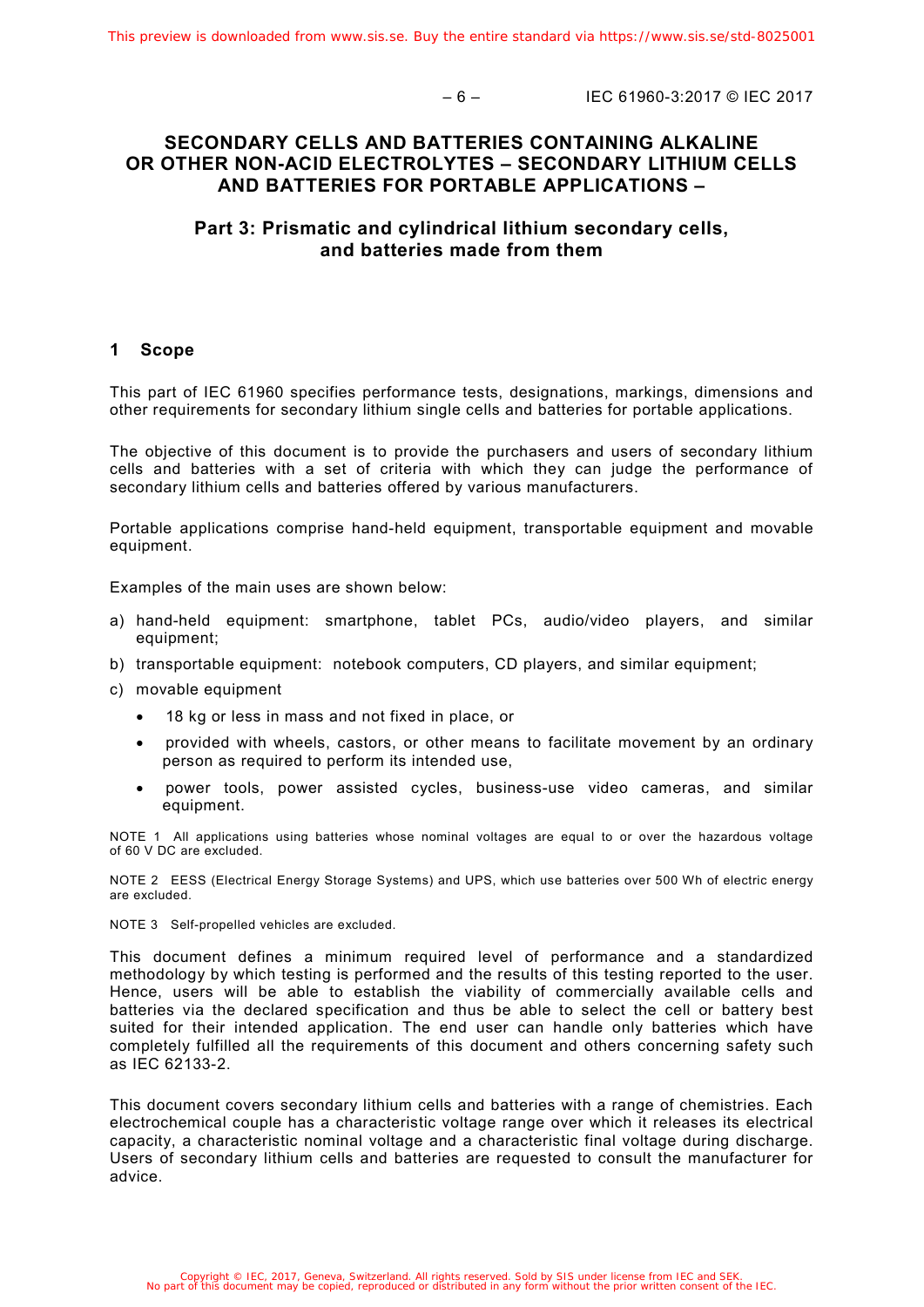IEC 61960-3:2017 © IEC 2017 – 7 –

## <span id="page-8-0"></span>**2 Normative references**

The following documents are referred to in the text in such a way that some or all of their content constitutes requirements of this document. For dated references, only the edition cited applies. For undated references, the latest edition of the referenced document (including any amendments) applies.

IEC 60050-482:2004, *International Electrotechnical Vocabulary (IEV) – Part 482: Primary and secondary cells and batteries*

IEC 61000-4-2, *Electromagnetic compatibility (EMC) – Part 4-2: Testing and measurement techniques – Electrostatic discharge immunity test*

IEC 62133-2:2017, *Secondary cells and batteries containing alkaline or other non-acid electrolytes – Safety requirements for portable sealed secondary cells and for batteries made from them, for use in portable applications – Part 2: Lithium systems*

## <span id="page-8-1"></span>**3 Terms and definitions**

For the purposes of this document, the terms and definitions given in IEC 60050-482 and the following apply.

ISO and IEC maintain terminological databases for use in standardization at the following addresses:

- IEC Electropedia: available at http://www.electropedia.org/
- ISO Online browsing platform: available at<http://www.iso.org/obp>

**3.1** 

#### **charge recovery**

#### **capacity recovery**

capacity that a cell or battery can deliver with subsequent recharge after storage, at a specific temperature, for a specific time, as a percentage of the rated capacity

#### **3.2**

## **charge retention**

## **capacity retention**

capacity that a cell or battery can deliver after storage, at a specific temperature, for a specific time without subsequent recharge as a percentage of the rated capacity

#### **3.3**

# **final voltage**

**end-of-discharge voltage**

specified closed circuit voltage at which a discharge of a cell or battery is terminated

## **3.4**

#### **nominal voltage**

suitable approximate value of the voltage used to designate or identify a cell, a battery or an electrochemical system

Note 1 to entry: The nominal voltages of secondary lithium cells are shown in Table 1 and 2.

Note 2 to entry: The nominal voltage of a battery of *n* series connected cells is equal to *n* times the nominal voltage of a single cell.

[SOURCE: IEC 60050-482:2004, 482-03-31, modified – Addition Notes 1 and 2 to entry.]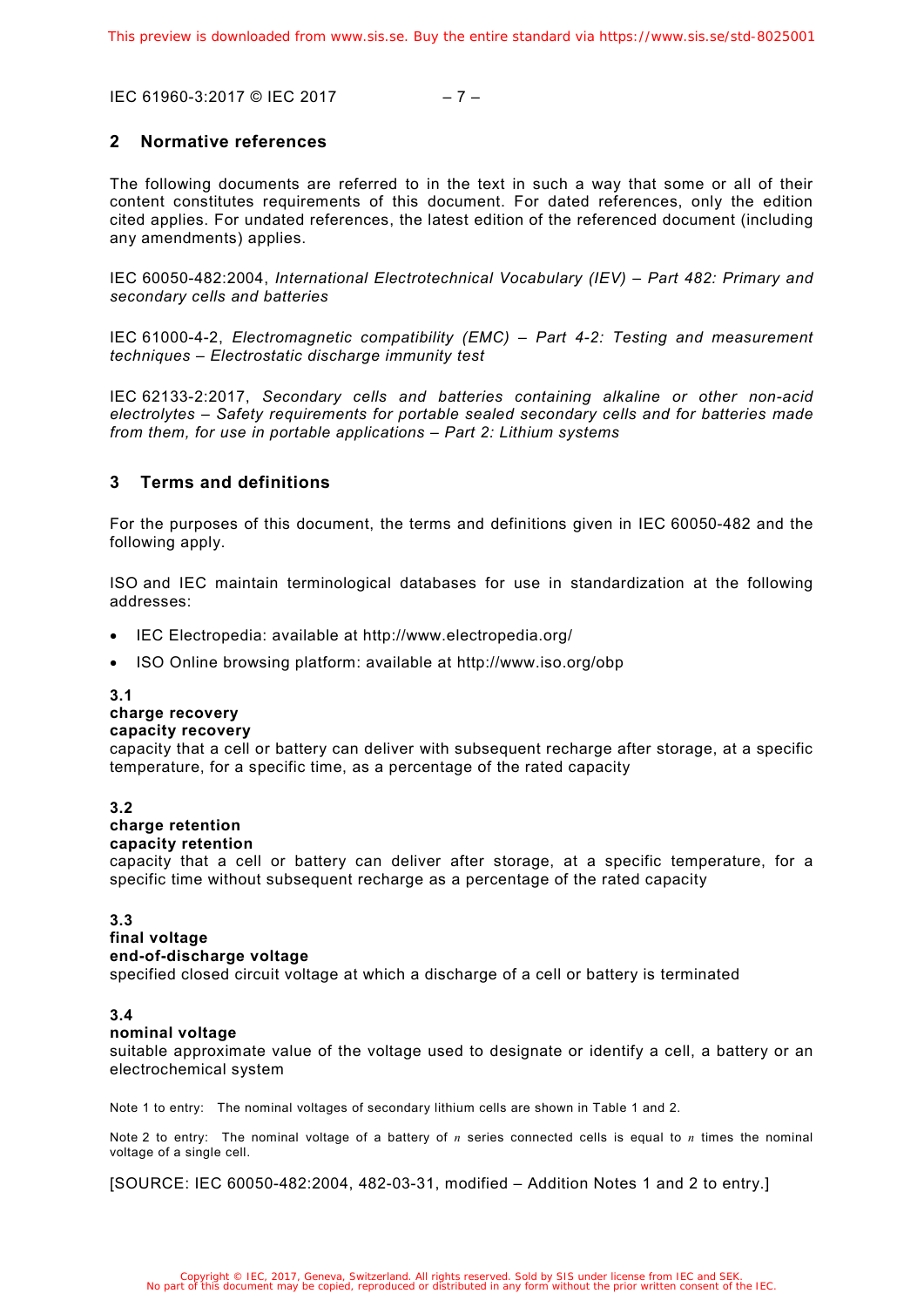– 8 – IEC 61960-3:2017 © IEC 2017

## **3.5**

## **rated capacity**

capacity value of a cell or battery determined under specified conditions and declared by the manufacturer

Note 1 to entry: The rated capacity is the quantity of electricity  $C_5$  Ah (ampere-hours) declared by the manufacturer which a single cell can deliver during a 5-h period, when charged, stored and discharged under the conditions specified in 7.3.1

[SOURCE: IEC 60050-482:2004, 482-03-15, modified – Addition of Note 1 to entry.]

## **3.6**

## **secondary lithium battery**

unit which incorporates one or more secondary lithium cells and which is ready for use

Note 1 to entry: It may incorporate adequate housing and a terminal arrangement and may have electronic control devices.

### **3.7**

### **secondary lithium cell**

secondary cell where electrical energy is derived from the insertion/extraction reactions of lithium ions or oxidation/reduction reaction of lithium between the negative electrode and the positive electrode

Note 1 to entry: The cell typically has an electrolyte that consists of a lithium salt and organic solvent compound in liquid, gel or solid form and has a metal or a laminate film casing. It is not ready for use in an application because it is not yet fitted with its final housing, terminal arrangement and electronic control device.

### **3.8**

#### **lithium ion polymer cell**

cell using gel polymer electrolyte or solid polymer electrolyte, not liquid electrolyte

## <span id="page-9-0"></span>**4 Parameter measurement tolerances**

The overall accuracy of controlled or measured values, relative to the specified or actual values, shall be within the following tolerances:

- a)  $\pm$  1 % for voltage;
- b)  $\pm 1$  % for current;
- c)  $\pm 1$  % for capacity;
- d)  $\pm 2$  °C for temperature;
- e)  $\pm$  0,1 % for time;
- f)  $\pm$  0,1 mm for dimensions.

These tolerances comprise the combined accuracy of the measuring instruments, the measurement techniques used, and all other sources of error in the test procedure.

The details of the instrumentation used shall be provided in any report of results.

## <span id="page-9-1"></span>**5 Cell designation and marking**

## <span id="page-9-2"></span>**5.1 Cell and battery designation**

Batteries shall be designated with following form:

$$
N_1 A_1 A_2 A_3 N_2 / N_3 / N_4 - N_5
$$